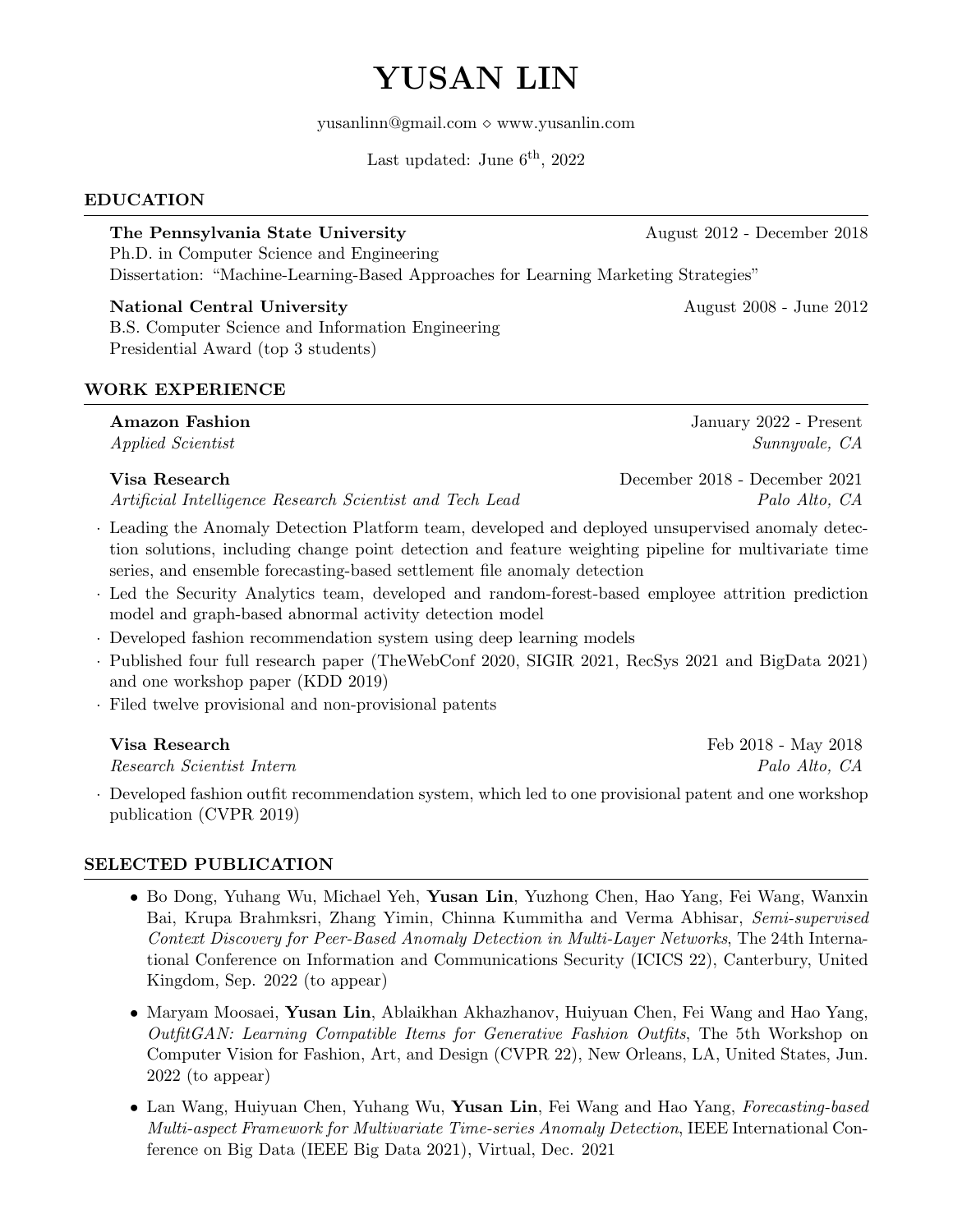- Huiyuan Chen, Yusan Lin, Fei Wang and Hao Yang, Tops, Bottoms, and Shoes: Building Capsule Wardrobes via Cross-Attention Tensor Network, 15th ACM Conference on Recommender Systems (RecSys 21), Amsterdam, Netherlands, Sep. 2021
- Huiyuan Chen, Lan Wang, Yusan Lin, Michael Yeh, Fei Wang and Hao Yang, Structured Graph Convolutional Networks with Stochastic Masks for Recommender Systems, International ACM SIGIR Conference on Research and Development in Information Retrieval (SIGIR 21), online, Jul. 2021
- Yusan Lin, Peifeng Yin, Wang-Chien Lee, *Economic Worth-Aware Word Embeddings*, IEEE International Conference on Data Science and Advanced Analytics (DSAA 20), Sydney, Australia, Oct. 2020
- Yusan Lin, Maryam Moosaei, Hao Yang, *OutfitNet: Fashion Outfit Recommendation with Attention*-Based Multiple Instance Learning, IW3C2 The Web Conference (TheWebConf 20), Taipei, Taiwan, Apr. 2020
- Yusan Lin, Hao Yang, Next-Season Design Prediction on High-Fashion Runway, ACM SIGKDD Workshop on AI for Fashion (KDD 19), Anchorage, AK, United States, Aug. 2019
- Yusan Lin, Maryam Moosaei, Hao Yang, Learning Personal Tastes in Choosing Fashion Outfits, Understanding Subjective Attributes of Data: Focus on Fashion and Subjective Search workshop (CVPR 19), Long Beach, CA, United States, Jun. 2019
- Yusan Lin, Peifeng Yin, Wang-Chien Lee, Modeling Dynamic Market Competition on Crowdfunding, IW3C2 The Web Conference (WWW 18), Lyon, France, Apr. 2018
- Yusan Lin, Peifeng Yin, Wang-Chien Lee, Modeling Menu Bundle Designs of Crowdfunding Projects, ACM Conference on Information and Knowledge Management (CIKM 17), Singapore, Nov. 2017
- Yusan Lin, Tawei Wang, *Dress Up Like a Stylist? Learning from A User-Generated Fashion* Network, 20th ACM SIGKDD Workshop on Machine Learning Meets Fashion (KDD 17), Halifax, Canada, Aug. 2017
- Jorge Alé Chilet, Cuicui Chen, Yusan Lin, Analyzing Social Media Marketing in the High-End Fashion Industry Using Named Entity Recognition, IEEE/ACM International Conference on Advances in Social Networks Analysis and Mining (ASONAM 16), San Francisco, CA, Aug. 2016
- Yusan Lin, Chung-Chou H. Chang, Wang-Chien Lee, Analyzing Social Media Marketing in the High-End Fashion Industry Using Named Entity Recognition, IEEE/ACM International Conference on Advances in Social Networks Analysis and Mining (ASONAM 16), San Francisco, CA, Aug. 2016
- Yusan Lin, Heng Xu, Yilu Zhou, Wang-Chien Lee, Styles in the Fashion Social Network: An Analysis on Lookbook.nu, International Social Computing, Behavioral Modeling and Prediction Conference (SBP15), 2015
- Yusan Lin, Yilu Zhou, Heng Xu, Text-Generated Fashion Influence Model: An Empirical Study on Style.com, Hawaii International Conference on System Sciences (HICSS 15), Kauai, HI, Jan. 2015
- Yusan Lin, Yilu Zhou, Heng Xu, The Hidden Influence Network in the Fashion Industry, Workshop on Information Technologies and Systems (WITS 14), Auckland, New Zealand, Nov. 2014

### TEACHING EXPERIENCE